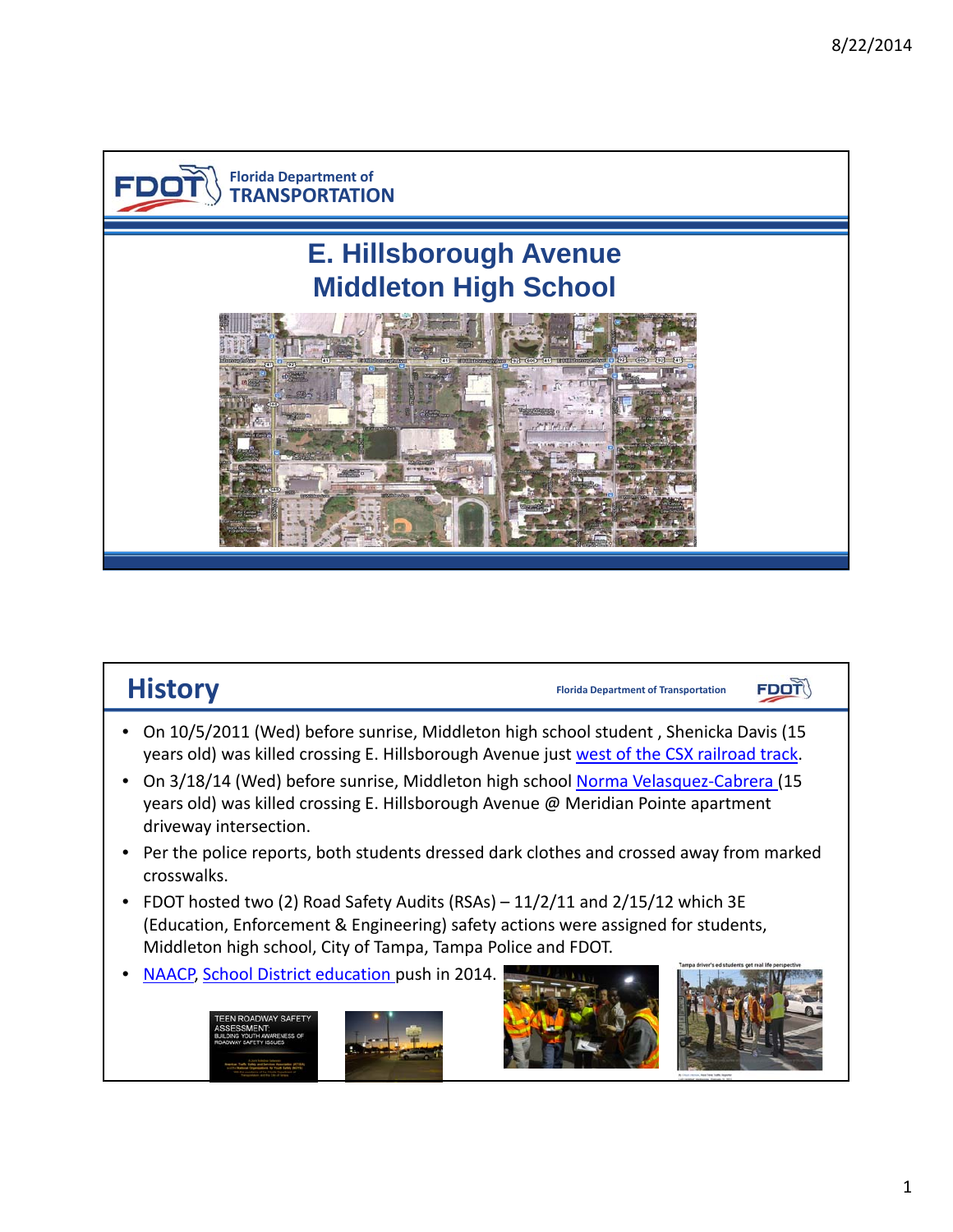

# **FDOT Actions Florida Department of Transportation ‐‐ Education**

**Florida Department of Transportation** 

**FDOT** 

- Created the Walk Wise Tampa Bay program starting year 2011 and talked to business & community along E. Hillsborough Avenue about how to cross highways safely. ‐‐ \$500K
- Created the Teen Traffic Safety Education program starting 2012 visited Middleton high school 3 times from years 2012 to 2014 and talked to hundreds of students ‐‐ \$100K
- Created Tampa Bay wide <u>"See the Blind Spots"</u> media campaign in year 2012 -- \$200K
- Created the Statewide "Alert Today, Alive Tomorrow" media campaign in year 2013 -Million \$
- Working with School District, HCSO, TPD, NAACP for enhanced ped/bike safety education

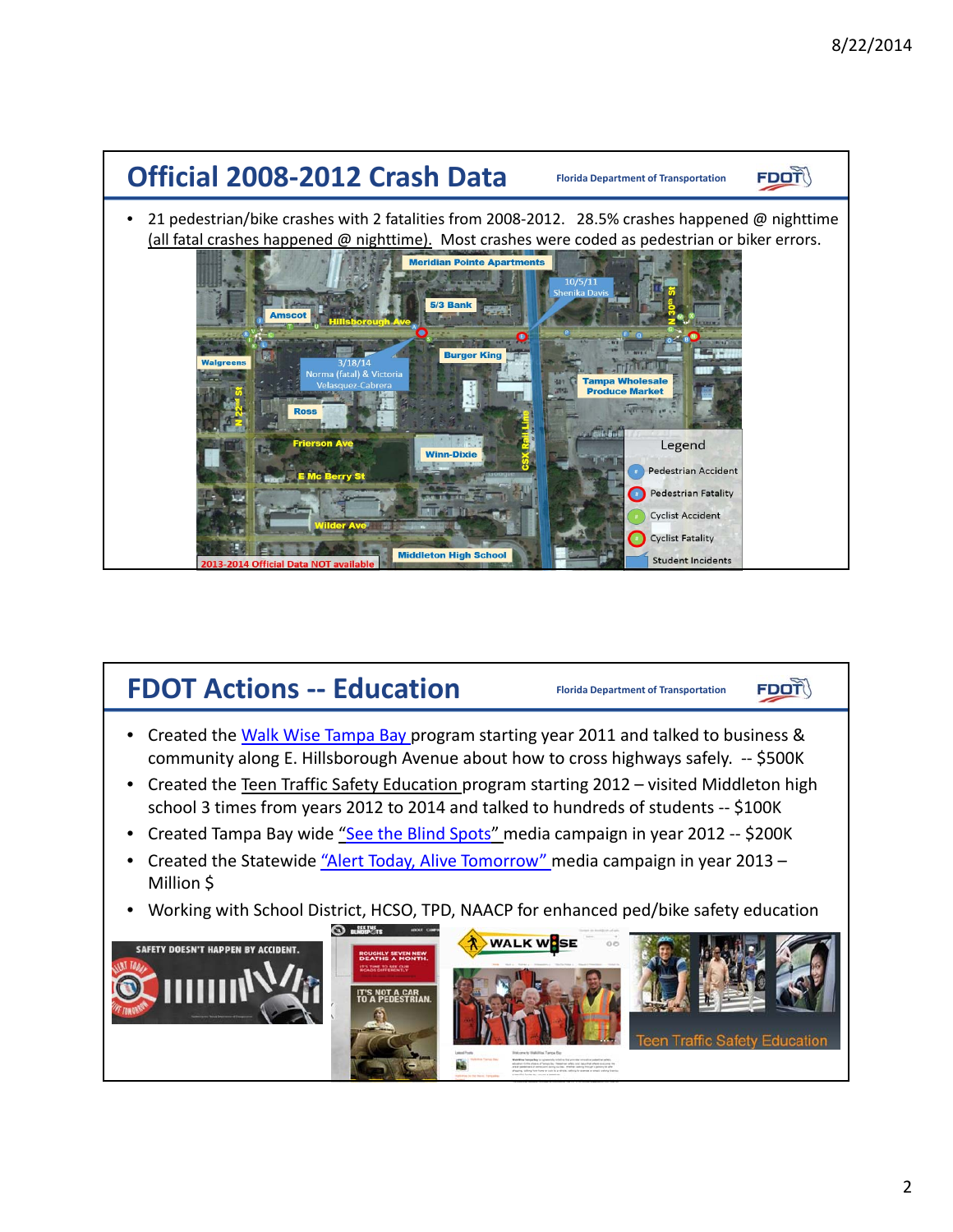**FDOT** 

# **FDOT** Actions -- Enforcement

- Created the Tampa Bay Pedestrian Enforcement Overtime Pay program in years 2012 & 2013 to reduce pedestrian / driver conflict ‐‐ \$1.3M
- Created the statewide *High Visibility Enforcement program starting late 2013 Million \$*
- • On‐going Roll Call education video for law enforcement agencies about how to conduct pedestrian enforcement ‐‐ \$100K budget
- • Created D7 Law enforcement traffic safety liaison in year 2013 to help D7 safety office to communicate with law enforcement agencies promptly for ped/bike safety issues



# **FDOT** Actions -- Engineering

**Florida Department of Transportation** 

**Florida Department of Transportation** 

**FDOT** 

- High Emphasis Crosswalks, Flashing Beacons, Yield to Ped signs, Raised Medians (in year 2007) along E Hillsborough Ave ‐‐ \$1M since year 2011
- Countdown ped signals, Street Lighting Level enhancement studies, Transit pedestrian safety studies, High Emphasis Crosswalks, <u>RRRBs</u>, Flashing Beacons, <u>R10-15 signs … --</u> \$7+M
- On-going review of MPO E. Hillsborough Ave corridor study -- \$120+K
- On‐going review for enhancement @ Meridian Pointe apartment intersection ‐‐ \$20K
- Working with Tampa & TECO to enhance existing street lightings along E. Hillsborough Ave
- Working with developer for a planned Walmart @ 19<sup>th</sup> & E. Hillsborough Avenue
- …..

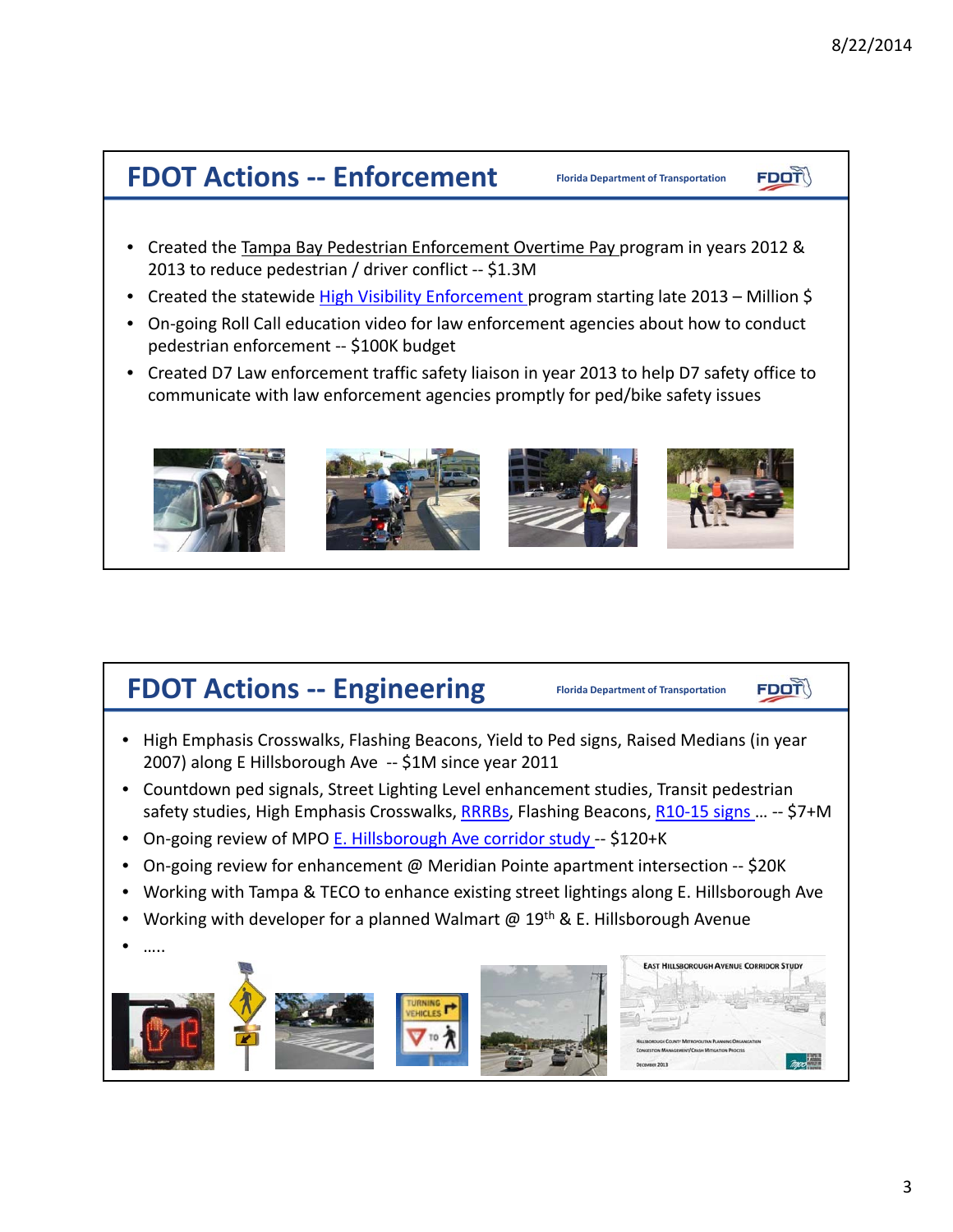# **FDOT Actions – Signals @ Private Development ?**

Signal Installation Process:

- Warrants Vehicle/Pedestrian/Biker volumes, Crash Data.
- Feasibility Right of Way, Utility Conflicts, Access Spacing.
- Funding City, Private Development (Walmart @ 19<sup>th</sup>), Federal Aid Safety program.
- Implementation Time Frame 16+ months.



# Findings from students **Florida** Department of Transportation

 $F$ DOT $\sqrt{ }$ 

- Middleton High School Observed/Projected Student Path to Hillsborough Avenue.
- Public buses drop off / pick up lots of Middleton HS students along 22<sup>nd</sup> St.